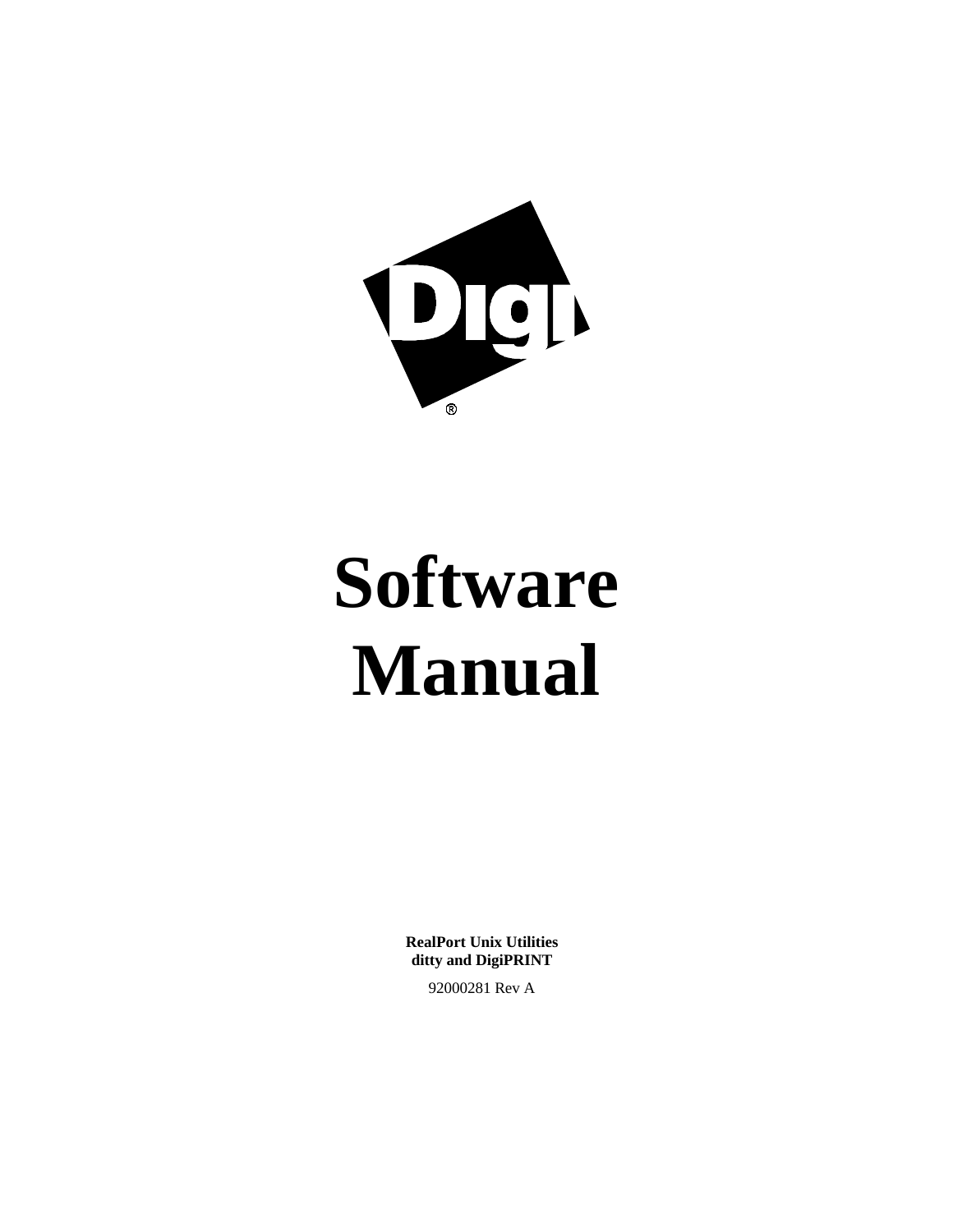AccelePort and the Digi logo **po** are either trademarks or registered trademarks of Digi International Inc. in the United States and/or other countries.

**PortServer**, **PortServer II**, **RealPort** and **DigiPRINT** are trademarks of Digi International Inc.

All other brand and product names may be the trademarks of their respective holders.

#### © Digi International Inc. 1995-1998

All Rights Reserved

Information in this document is subject to change without notice and does not represent a commitment on the part of Digi International.

Digi provides this document "as is", without warranty of any kind, either expressed or implied, including, but not limited to, the implied warranties of fitness or merchantability for a particular purpose. Digi may make improvements and/or changes in this manual or in the product(s) and/or the program(s) described in this manual at any time.

This product could include technical inaccuracies or typographical errors. Changes are periodically made to the information herein; these changes may be incorporated in new editions of the publication.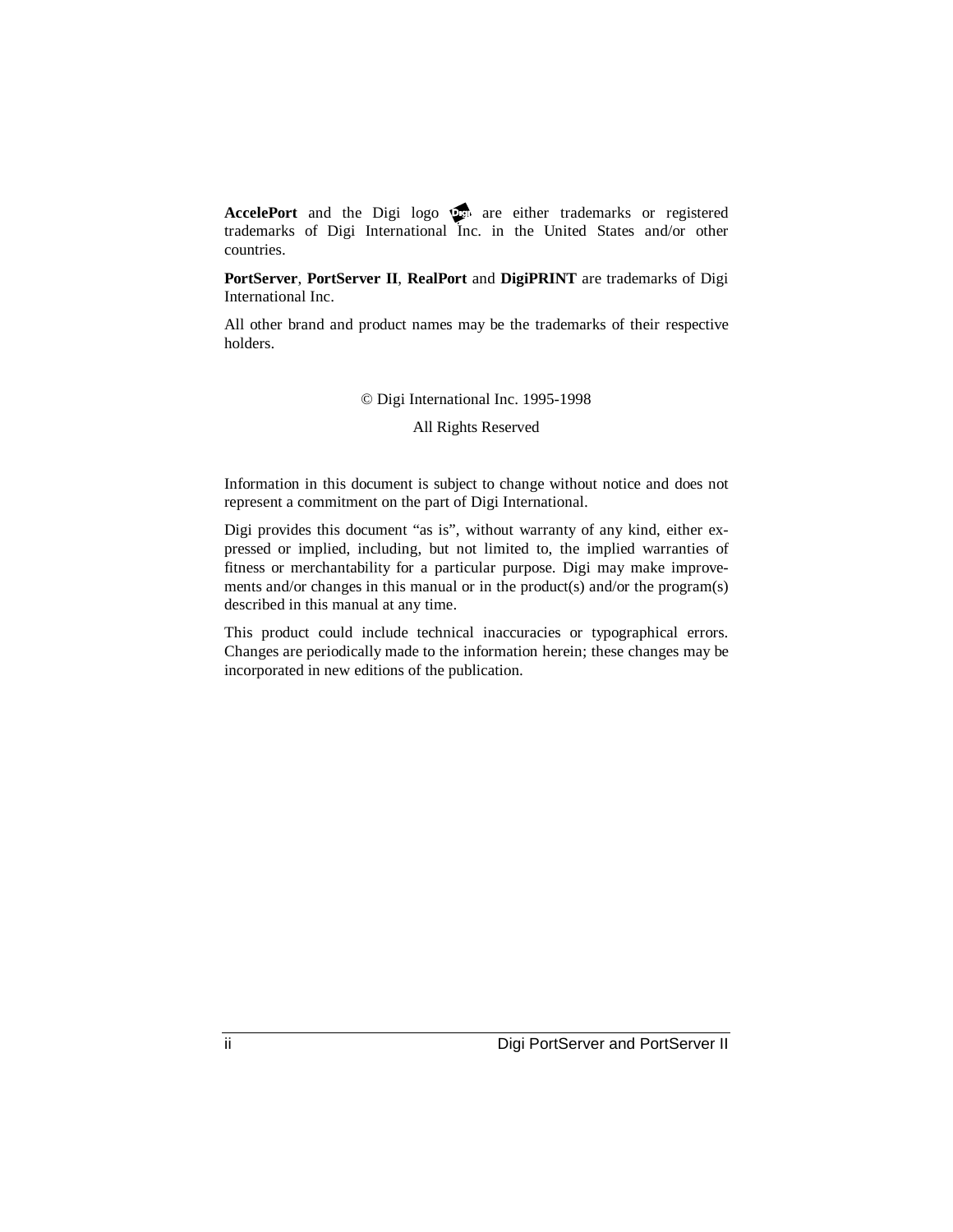# **Table of Contents**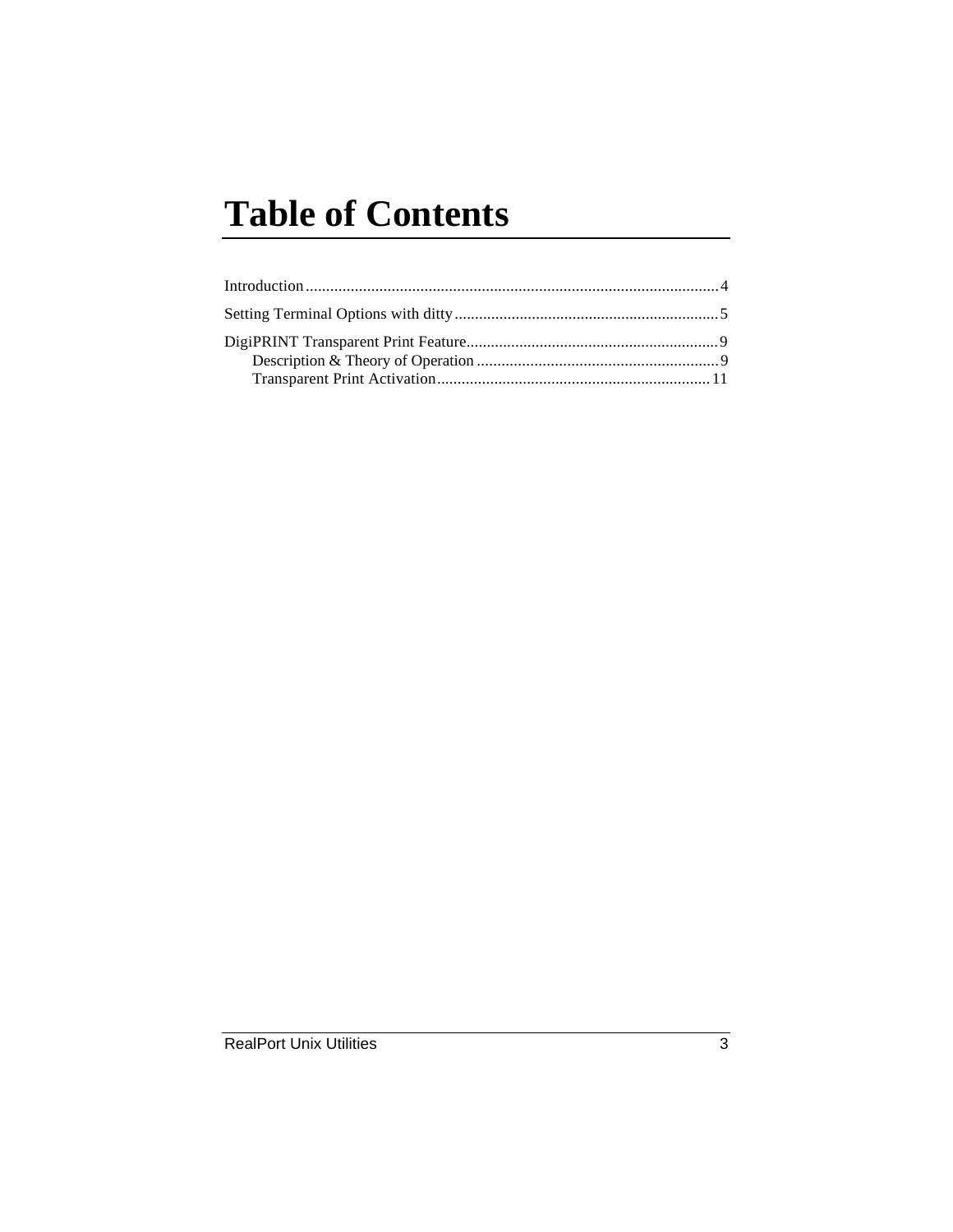## **Introduction**

Digi's RealPort™ device drivers for Unix operating systems provide features not available with standard serial ports.

This manual contains instructions for the following features:

- **ditty**, a utility, modeled on the Unix **stty** command, which sets and displays the terminal options for Digi intelligent asynchronous products. In addition to controlling the intelligent features of Digi products, **ditty** supports all of the usual **stty** options, and may be used in place of **stty** for all RealPort asynchronous devices.
- DigiPRINT<sup>™</sup> transparent printing, which permits the user to connect a serial printer to a terminal that supports transparent (or "pass-through") printing. With DigiPRINT, the user may work on the terminal while printing is in progress. The software automatically directs screen data to the terminal screen and printer data to the printer port.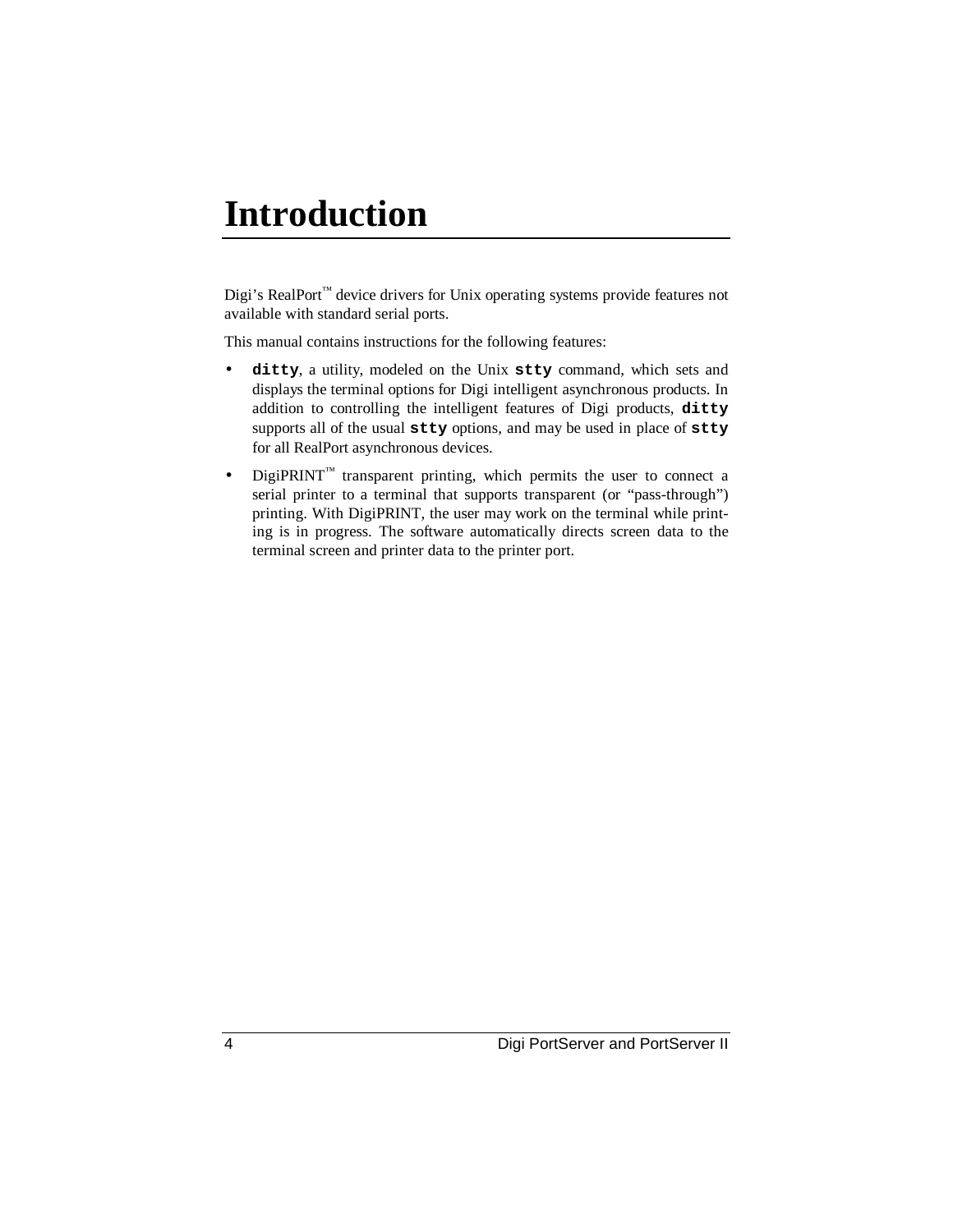## **Setting Terminal Options with ditty**

**ditty** is a utility program that sets and displays the terminal options for the Digi PortServer modules.

The format is:

**ditty** [**-a**] [**-n** *ttyname*] [*option(s)*] [*ttyname*]

With no options, **ditty** displays all Digi special driver settings, modem signals, and all standard parameters displayed by **stty(1)** for the tty device referenced by standard input.

Command options are provided to change flow control settings, set transparent print options, force modem control lines, and display all tty settings. Any unrecognized options are passed to **stty(1)** for interpretation.

The options are:

| -a            | Display all of the unique Digi option settings, as well as all of<br>the standard tty settings reported by $\texttt{stty}$ -a.                                                                                                                   |
|---------------|--------------------------------------------------------------------------------------------------------------------------------------------------------------------------------------------------------------------------------------------------|
| $-$ n ttyname | Set and display options for the given tty device, instead of<br>standard input. This option may be specified multiple times to<br>perform the same operation on multiple ttys.                                                                   |
| ttyname       | Set and display options for the specified tty device. Replace<br><i>ttyname</i> with the tty pathname (such as /dev/ttya01s,<br>/dev/term/a01 or /dev/dty/a001s). This option may<br>be used on a modem control line when no carrier is present. |

The following options specify transient actions to be performed immediately:

| break    | Send a 250 MS break signal out on the tty line.   |
|----------|---------------------------------------------------|
| flush    | Immediately flush (discard) tty input and output. |
| flushin  | Flush tty input only.                             |
| flushout | Flush tty output only.                            |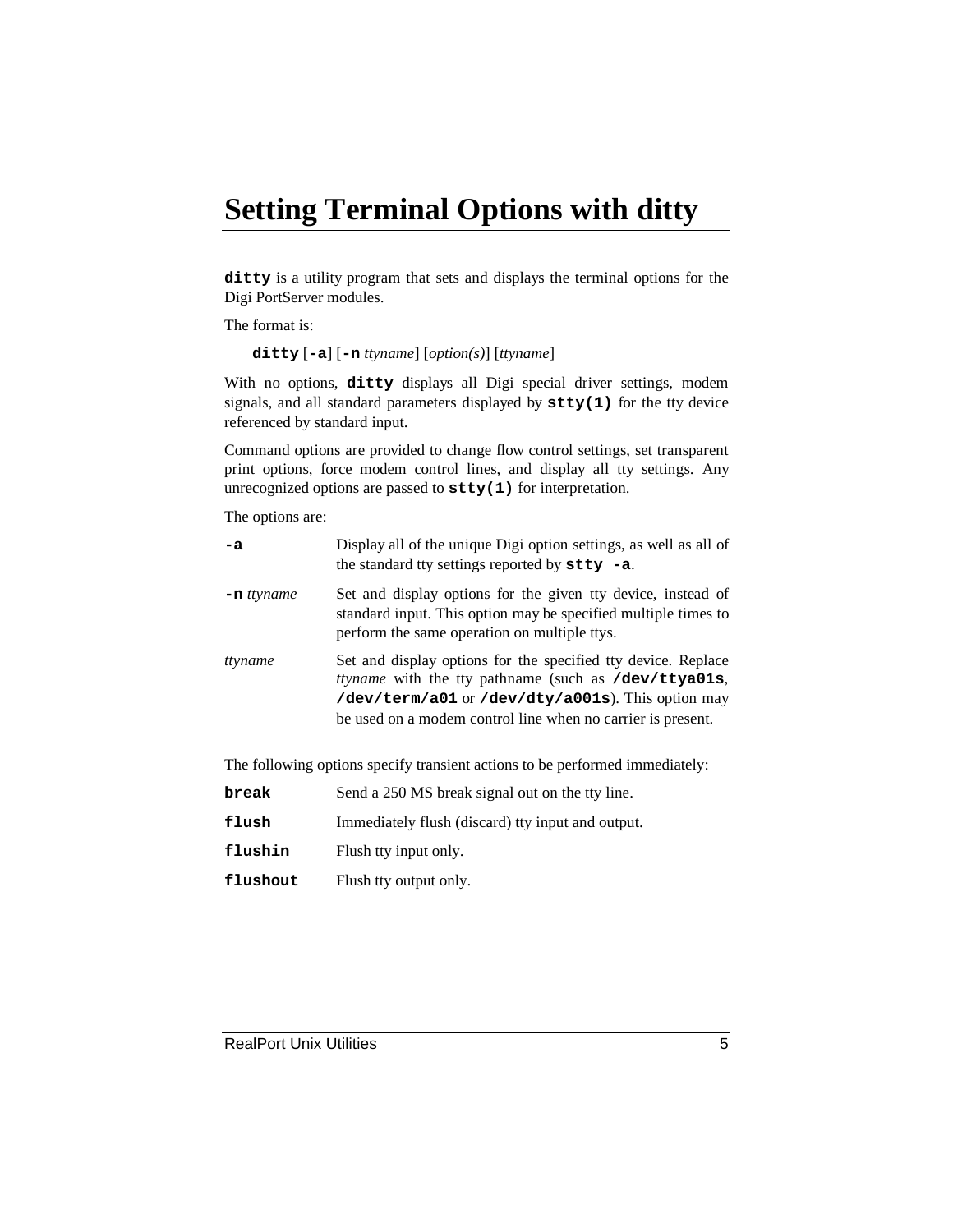The following options specify actions which are not "sticky," meaning that the changes are reset when the device is closed, and that the device will use the default values the next time it is opened.

| stopout          | Stop output exactly as if an <b>xoff</b> character was received.                            |
|------------------|---------------------------------------------------------------------------------------------|
| startout         | Restart stopped output exactly as if an <b>xon</b> character was<br>received.               |
| stopin           | Activate flow control to stop input.                                                        |
| startin          | Release flow control to resume stopped input.                                               |
| $[-] \text{dtr}$ | Raise [drop] the DTR modem control line, unless DTR hard-<br>ware flow control is selected. |
| $[-]$ rts        | Raise [drop] the RTS modem control line, unless RTS hard-<br>ware flow control is selected. |

The following options are "sticky"—the effects continue until the system is rebooted or until the options are changed.

- **[-]fastbaud** Alter the baud rate tables, so 50 baud becomes 57,600 baud, 75 baud becomes 76,800 baud and 110 baud becomes 115,200 baud.
- **[-]rtspace** Enable [disable] RTS hardware input flow control, so RTS drops to pause remote transmission.
- **[-]ctspace** Enable [disable] CTS hardware output flow control, so local transmission pauses when CTS drops.
- **[-]dsrpace** Enable [disable] DSR hardware output flow control, so local transmission pauses when DSR drops.
- **[-]dcdpace** Enable [disable] DCD hardware output flow control, so local transmission pauses when DCD drops.
- **[-]dtrpace** Enable [disable] DTR hardware input flow control, so DTR drops to pause remote transmission.
- **[-]forcedcd** Enable [disable] Persistent Open. When this option is selected, an open to a busy port will not return busy; instead it will block the open until that port is available. Note: The implementation of this flag in the RealPort Unix driver is different from its use in other Digi Unix drivers (AccelePort®  $C/X$ ,  $Xr$ , etc.).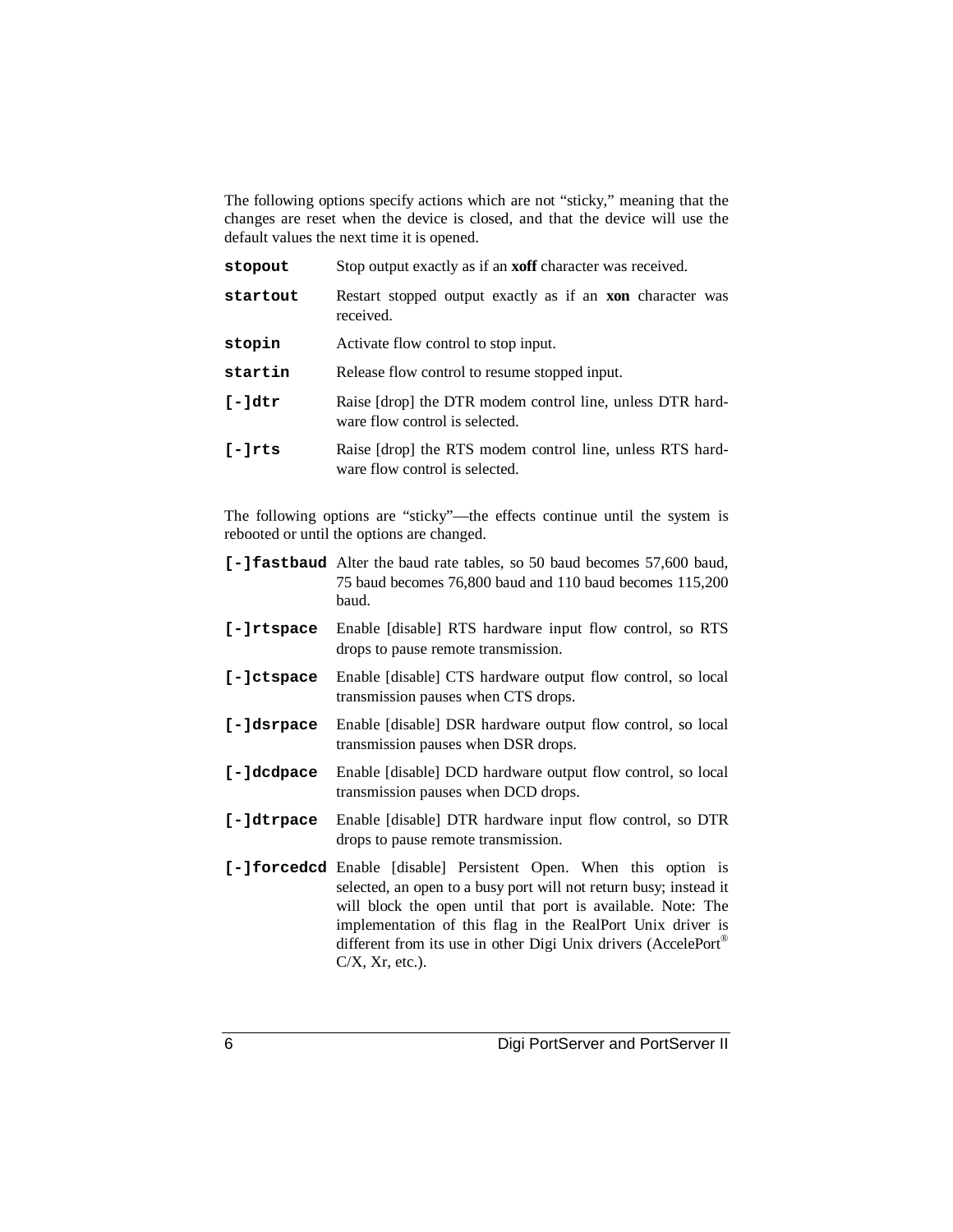- **startc** *c* Sets the XON flow control character. The character may be given as a decimal, octal or hexadecimal number. Octal numbers are recognized by the presence of a leading zero, and hexadecimal numbers are denoted by a leading "0x". For example, the standard XON character, <CTRL-Q>, can be entered as "17" (decimal), "021" (octal) or "0x11" (hexadecimal).
- **stopc** *c* Sets the XOFF flow control character. The character may be given as a decimal, octal, or hexadecimal number (see **startc**, above, for format of octal and hexadecimal numbers).
- **astartc** *c* Sets auxiliary XON flow control character. The character may be given as a decimal, octal, or hexadecimal number (see **startc**, above, for format of octal and hexadecimal numbers).
- **astopc** *c* Sets auxiliary XOFF flow control character. The character may be given as a decimal, octal, or hexadecimal number (see **startc**, above, for format of octal and hexadecimal numbers).
- **[-]aixon** Enables auxiliary flow control, so that two unique characters are used for XON and XOFF. If both XOFF characters are received, transmission will not resume until both XON characters are received.
- **maxcps** *n* Sets the maximum Characters Per Second (CPS) rate at which characters are output to the transparent print device. The rate chosen should be just below the average print speed. If the number is too low, printer speed will be reduced. If the number is too high, the printer will resort to flow control, and user entry on the terminal will be correspondingly impaired. Default is 100 CPS.
- **maxchar** *n* Sets the maximum number of transparent print characters the driver will place in the output queue. Reducing this number increases system overhead; increasing this number delays operator keystroke echo times when the transparent printer is in use. Default is 50 characters.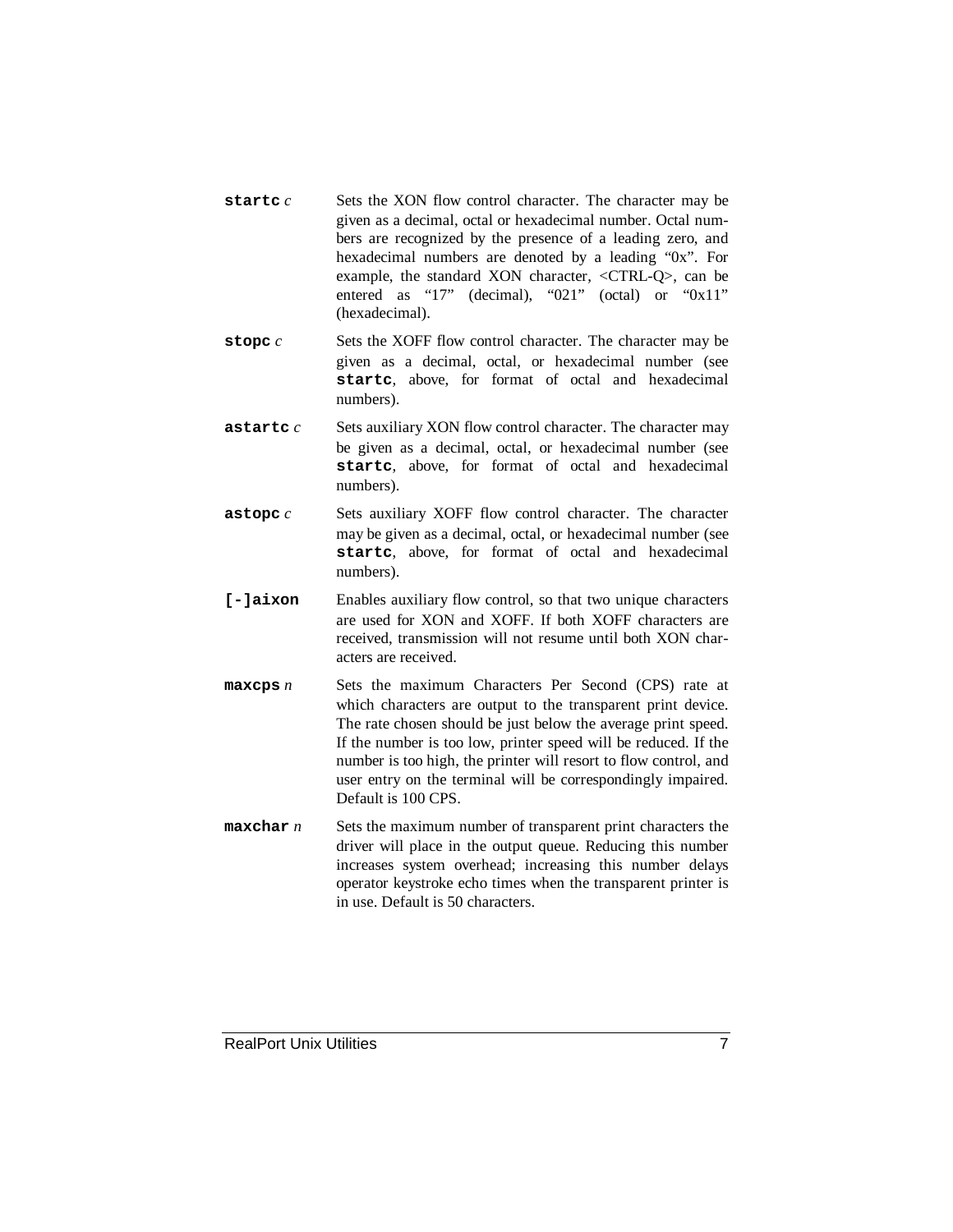- **bufsize** *n* Sets the driver's estimate of the size of the transparent printer's input buffer. After a period of inactivity, the driver bursts this many characters to the transparent printer before reducing to the **maxcps** rate selected above. Default is 100 characters.
- **onstr** *s* Sets the terminal escape sequence to turn transparent printing on. The string *s* can be composed of standard ASCII printing and non-printing characters; control (non-printing) characters must be entered by their octal values, and must consist of three digits preceded by a back-slash ("**\**") character. For example, the "Escape" character <Esc>, 33 octal, should be entered as "**\033**". Thus, if transparent printing is turned on by the string "**<Esc>[5i**" (ANSI standard), *s* should be entered as "**\033[5i**".
- **offstr** *s* Sets the terminal escape sequence to turn transparent printing off. See "**onstr**", above, for the format of the string *s*.
- **term** *t* Sets the transparent printer on/off strings to values found in the internal default table. Internal defaults are used for the following terminals: **adm31**, **ansi**, **dg200**, **dg210**, **hz1500**, **mc5**, **microterm**, **multiterm**, **pcterm**, **tvi**, **vp-a2**, **vp-60**, **vt52**, **vt100**, **vt220**, **wyse30**, **wyse50**, **wyse60**, or **wyse75**. If the terminal type is not found in the internal default table, then **ditty** reads the **terminfo** entry for the terminal type and sets transparent print on/off strings to values given by the **mc5**/**mc4** attributes found there.

Also see **stty**(1), **ioctl**(2), **termio**(4), and **terminfo**(5).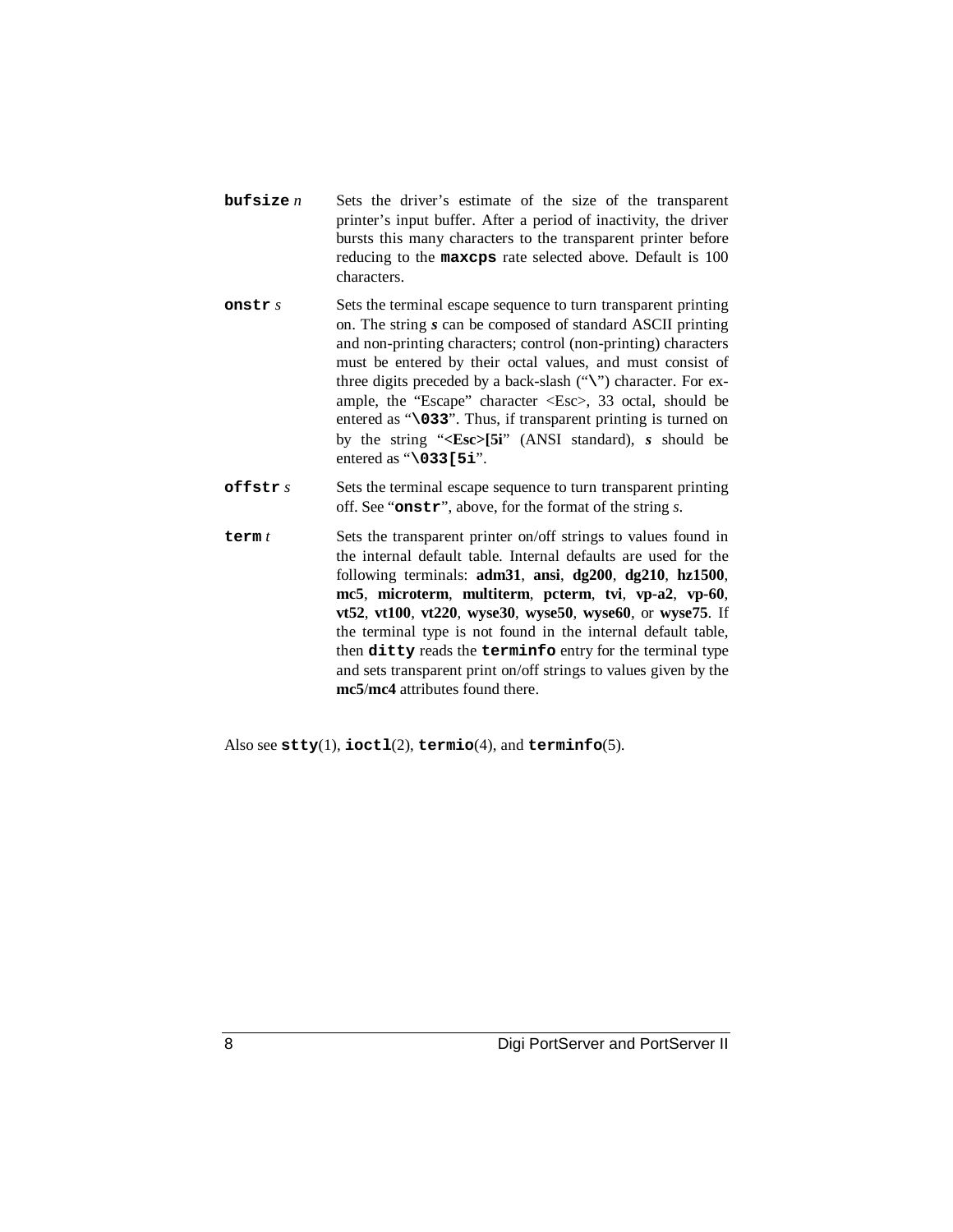## **DigiPRINT Transparent Print Feature**

## **Description & Theory of Operation**

Most terminals have an auxiliary port that can be connected to a serial printer. These terminals support two print modes, Auxiliary and Transparent. If both print modes are OFF, data received by the terminal is simply displayed on the screen. With Auxiliary print mode ON, data received by the terminal is displayed on the screen, and is also transmitted to the printer. With Transparent Print Mode ON, the terminal transmits data received directly to the printer, without displaying it on the screen.

DigiPRINT allows you to use your terminal in a normal manner, while information is also being sent over the same serial connection from the host to the printer connected to the terminal's auxiliary printer port. This is "transparent printing." DigiPRINT determines whether packets of data are bound for the screen or for the printer, and precedes data bound for the printer with the Transparent Print Mode ON command, and follows it with the Transparent Print Mode OFF command.

Data for the terminal screen has the highest priority, and DigiPRINT sends data to the printer only if there is a break in information being sent to the screen. If continuous data is being transmitted to the terminal device, nothing gets sent to the printer.

Whenever an auxiliary printer port is used, flow control to the printer becomes an issue. If the printer falls behind and invokes flow control, output to both the printer and the terminal is stopped: this is aggravating to the terminal user. The **ditty** command provides three parameters to limit printer output and avoid this situation. See *Setting Terminal Options with ditty* on page 5 for a complete description of the **ditty** command.

The parameter **maxcps** limits the maximum printer port character-per-second data rate. This number should be set to the minimum character rate the printer can sustain in typical use.

The parameter **maxchar** limits the number of characters queued to the printer ahead of terminal output. Lower numbers increase system overhead, higher numbers result in keystroke echo delays. A value of 50 is generally a good compromise at 9600 baud.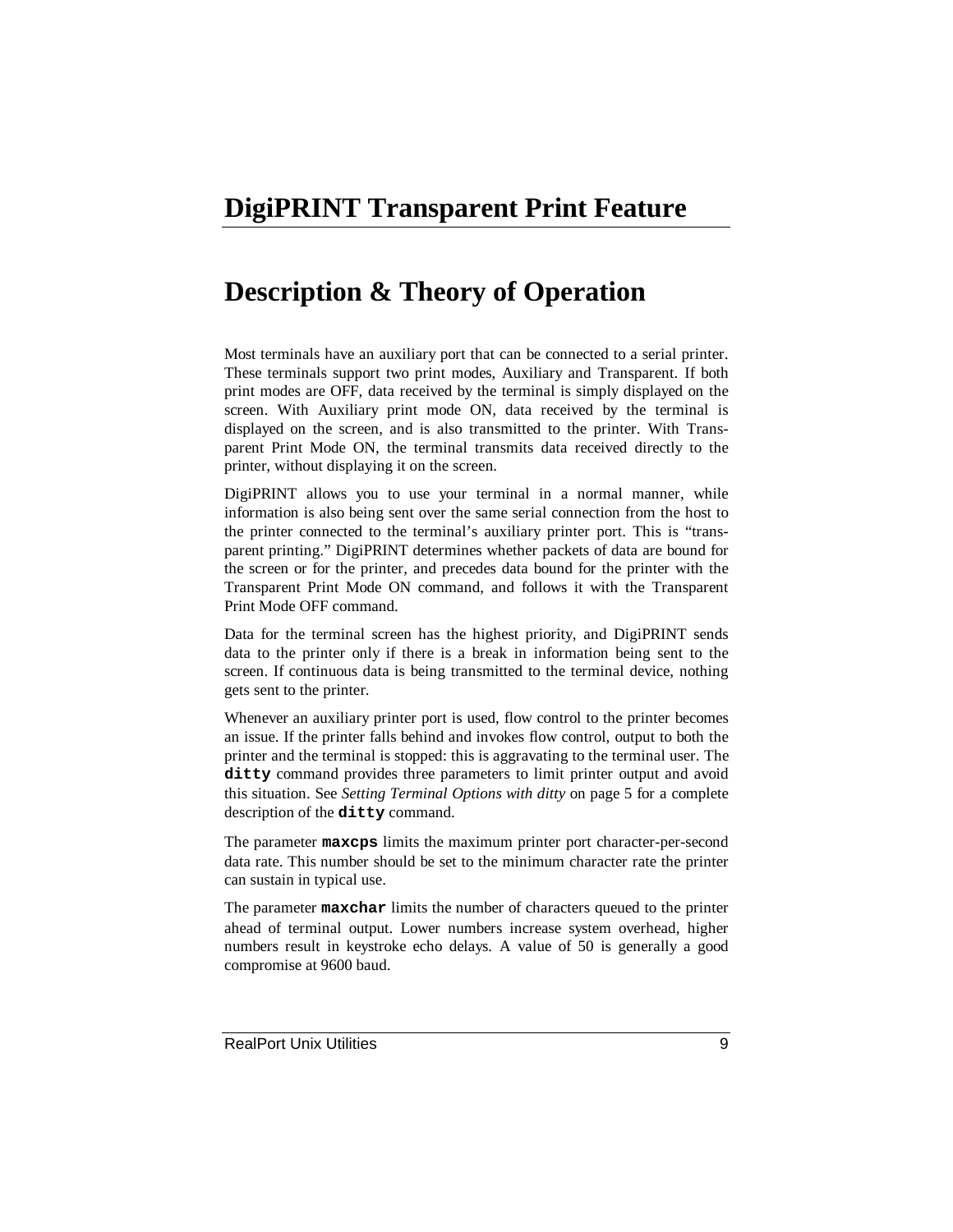The parameter **bufsize** should be set to a value just below the printer's buffer size. After a period of inactivity, the driver will burst up to this many characters to the printer to fill the print buffer before slowing to the maxcps rate.

The printer on/off strings are also set using **ditty**.

DigiPRINT will be available for use after the Digi device driver software for your operating system is installed, and the transparent print options are activated with the **ditty** program.

A cable must be connected between the auxiliary port of the terminal and the printer. The baud rate on the terminal auxiliary port and the printer must be the same, and the printer and the auxiliary port of the terminal must use the same handshaking mode. The auxiliary port must also be enabled. If your terminal is not one of those directly supported, you must know the escape sequence of your terminal.

Refer to your terminal and printer manuals for connection information, escape codes, and to see what handshaking modes are supported (XON/XOFF, busy/ready, RTS/CTS, etc.).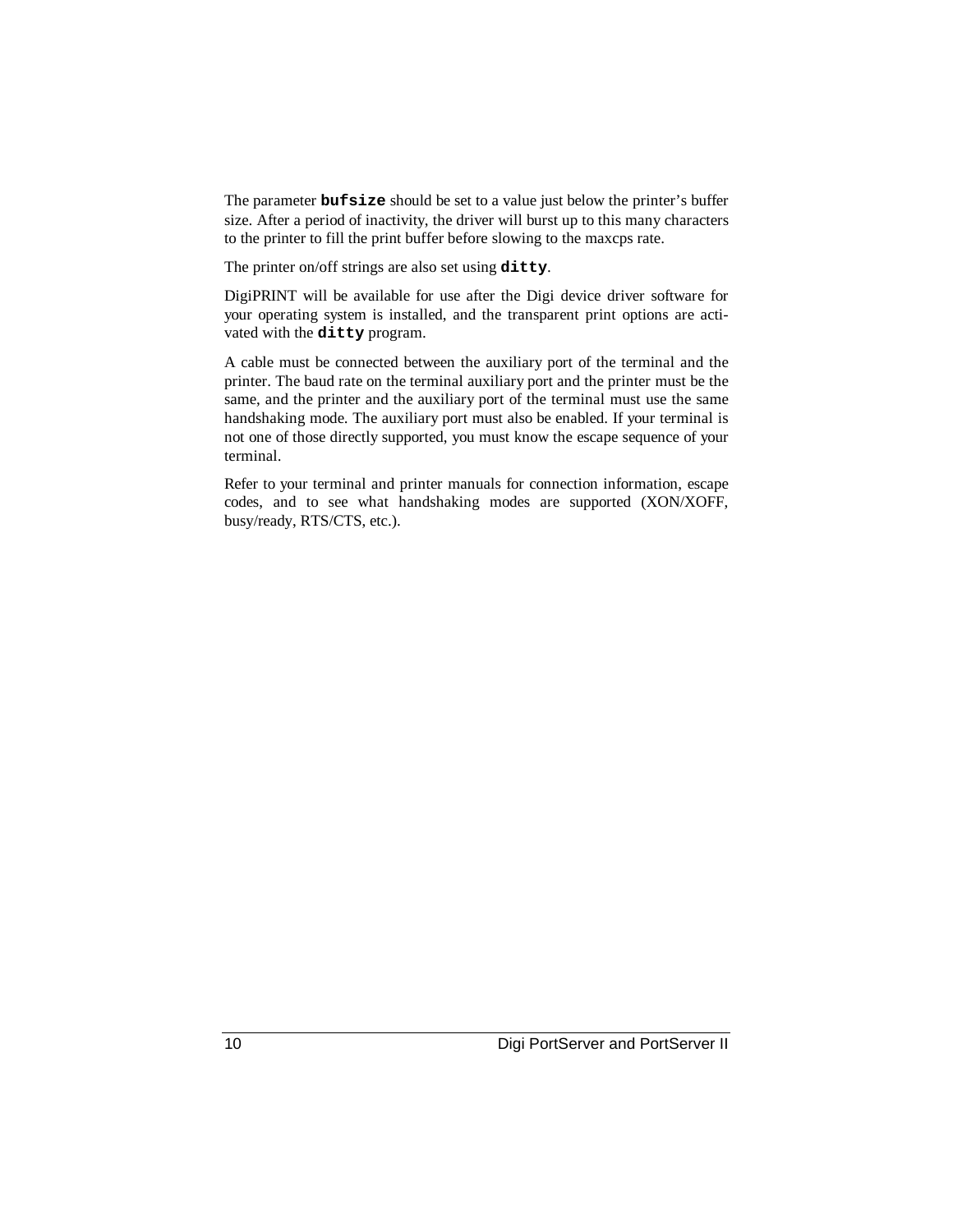## **Transparent Print Activation**

DigiPRINT is activated with **ditty**. The **ditty** program configures the Digi tty device driver for transparent print options. See *Setting Terminal Options with ditty* for a complete description of the **ditty** command. The **ditty** command must be run each time the machine is booted. Usually, the best way to do this is by adding **ditty** commands to your system initialization file:

- **SCO OpenServer, SCO Unix**: **/etc/rc.d/8/userdef**
- **SVR4, MP-RAS, SCO UnixWare, Solaris**: **/etc/rc2.d/S99***filename* (*filename* is a name of your choice, but must be preceded by **S99**)

To set DigiPRINT transparent print options, use **ditty** as follows:

**ditty** [*option(s)*] *port*

The command line options are:

| maxeps n    | Sets the maximum Characters Per Second (CPS) rate at<br>which characters are output to the transparent print device.<br>See Setting Terminal Options with ditty (page 5) for more<br>information. |
|-------------|---------------------------------------------------------------------------------------------------------------------------------------------------------------------------------------------------|
| maxchar n   | Sets the maximum number of transparent print characters the<br>driver will place in the output queue. See Setting Terminal<br><i>Options with ditty</i> for more information.                     |
| bufsize $n$ | Sets the driver's estimate of the size of the transparent<br>printer's input buffer. See Setting Terminal Options with ditty<br>for more information.                                             |
| onstr s     | Sets the terminal escape sequence to turn the transparent<br>printer on. An arbitrary octal character xxx may be given as<br>$\chi$ xxx.                                                          |
| offstr $s$  | Sets the terminal escape sequence to turn the transparent<br>printer off. An arbitrary octal character xxx may be given as<br>$\chi$ xxx.                                                         |
| term $t$    | Specifies the terminal type. See Setting Terminal Options with<br>ditty for more information.                                                                                                     |
| port        | Specifies the tty device.                                                                                                                                                                         |